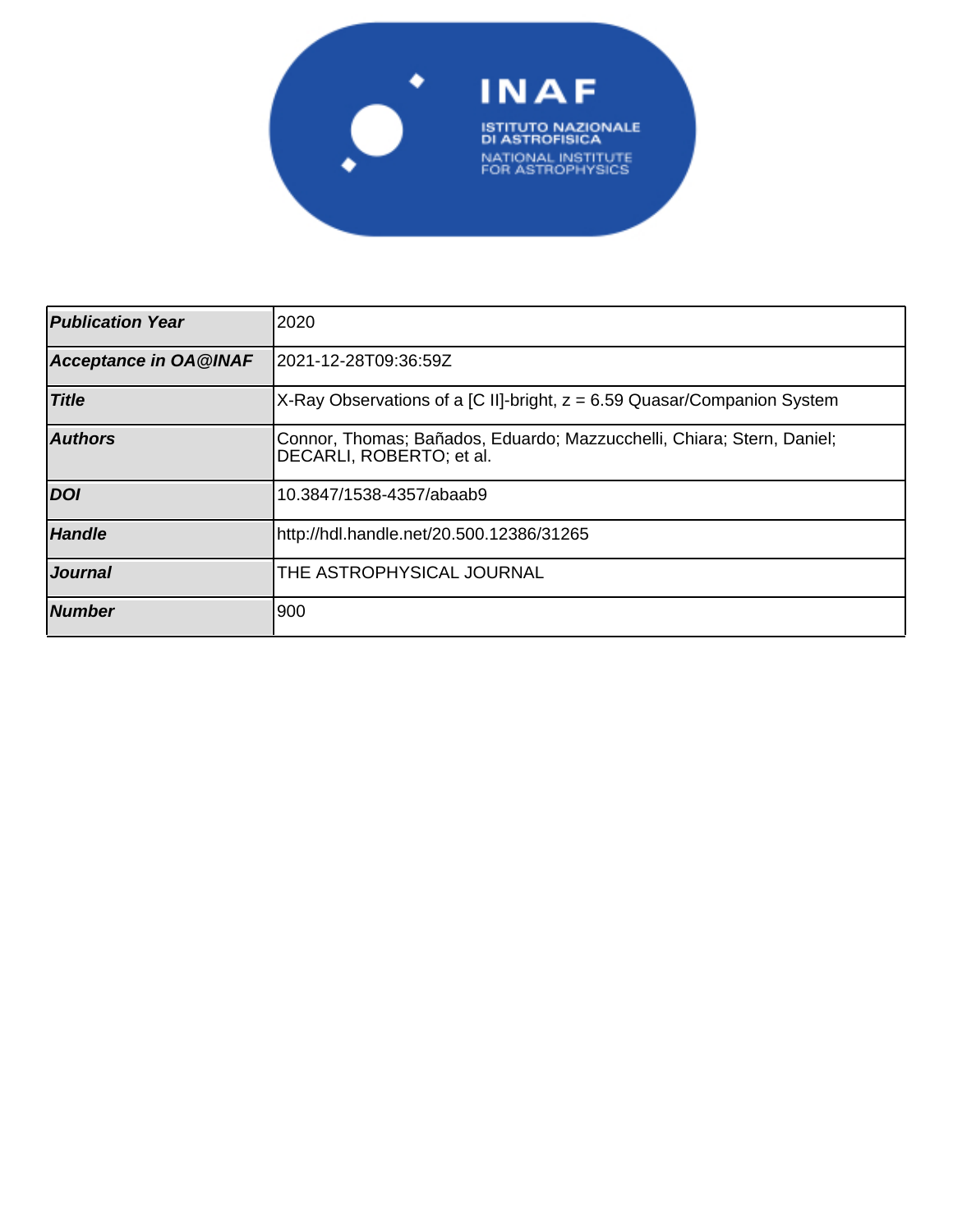# X-ray Observations of a [C II]-bright,  $z = 6.59$  Quasar/Companion System

[Thomas Connor](http://orcid.org/0000-0002-7898-7664)  $\mathbb{D}$ ,<sup>1,2</sup> Eduardo Bañados  $\mathbb{D}$ ,<sup>3,2</sup> [Chiara Mazzucchelli](http://orcid.org/0000-0002-5941-5214)  $\mathbb{D}$ ,<sup>4</sup> [Daniel Stern](http://orcid.org/0000-0003-2686-9241)  $\mathbb{D}$ ,<sup>1</sup> [Roberto Decarli](http://orcid.org/0000-0002-2662-8803)  $\mathbb{D}$ ,<sup>5</sup> [Xiaohui Fan](http://orcid.org/0000-0003-3310-0131)  $\mathbb{D}$ ,<sup>6</sup> [Emanuele Paolo Farina](http://orcid.org/0000-0002-6822-2254)  $\mathbb{D}$ ,<sup>7</sup> [Elisabeta Lusso](http://orcid.org/0000-0003-0083-1157)  $\mathbb{D}$ ,<sup>8,9</sup> [Marcel Neeleman](http://orcid.org/0000-0002-9838-8191)  $\mathbb{D}$ ,<sup>3</sup> and [Fabian Walter](http://orcid.org/0000-0003-4793-7880)  $\mathbb{D}$ <sup>3</sup>

<sup>1</sup>Jet Propulsion Laboratory, California Institute of Technology, 4800 Oak Grove Drive, Pasadena, CA 91109, USA

<sup>2</sup>The Observatories of the Carnegie Institution for Science, 813 Santa Barbara St., Pasadena, CA 91101, USA

 $3$ Max Planck Institute for Astronomy, Königstuhl 17, 69117 Heidelberg, Germany

<sup>4</sup>European Southern Observatory, Alonso de Cordova 3107, Vitacura, Region Metropolitana, Chile

5 INAF — Osservatorio di Astrofisica e Scienza dello Spazio, via Gobetti 93/3, I-40129, Bologna, Italy

<sup>6</sup>Steward Observatory, University of Arizona, 933 N Cherry Ave, Tucson, AZ, USA

 $7$ Max Planck Institut für Astrophysik, Karl–Schwarzschild–Straße 1, D-85748, Garching bei München, Germany

 $8$ Dipartimento di Fisica e Astronomia, Università di Firenze, via G. Sansone 1, I-50019 Sesto Fiorentino, Firenze, Italy

9 INAF – Osservatorio Astrofisico di Arcetri, Largo Enrico Fermi 5, I-50125 Firenze, Italy

(Received May 26, 2020; Revised July 14, 2020; Accepted July 18, 2020)

Accepted for Publication in The Astrophysical Journal

### ABSTRACT

We present deep *Chandra* observations of PSO J231.6576−20.8335, a quasar at redshift  $z = 6.59$ with a nearby (∼8 proper kpc) companion galaxy. ALMA observed both the quasar and companion to be bright in [C II], and the system has significant extended  $Ly\alpha$  emission around the quasar, suggesting that a galaxy merger is ongoing. Unlike previous studies of two similar systems, and despite observing the system with Chandra for 140 ks, we do not detect the companion in X-rays. The quasar itself is detected, but only  $13.3^{+4.8}_{-3.7}$  net counts are observed. From a basic spectral analysis, the X-ray spectrum of the quasar is soft (hardness ratio of  $\mathcal{HR} = -0.60_{-0.27}^{+0.17}$ , power-law index of  $\Gamma = 2.6_{-0.20}^{+1.0}$ ), which results in a rest-frame X-ray luminosity comparable to other bright quasars  $(L_{2-10} = 1.09_{-0.70}^{+2.20} \times 10^{45} \text{ erg s}^{-1})$ despite the faint observed X-ray flux. We highlight two possible interpretations of this result: the quasar has a steep value of  $\Gamma$  – potentially related to observed ongoing Eddington accretion – thereby pushing much of the emission out of our observed band, or the quasar has a more normal spectrum  $(\Gamma \sim 2)$  but is therefore less X-ray luminous  $(L_{2-10} \sim 0.6 \times 10^{45} \text{ erg s}^{-1}).$ 

Unified Astronomy Thesaurus concepts: [X-ray quasars \(1821\);](http://astrothesaurus.org/uat/1821) [X-ray astronomy \(1810\);](http://astrothesaurus.org/uat/1810) [Galaxy merg](http://astrothesaurus.org/uat/608)[ers \(608\);](http://astrothesaurus.org/uat/608) [Quasars \(1319\);](http://astrothesaurus.org/uat/1319) [Quasar-galaxy pairs \(1316\)](http://astrothesaurus.org/uat/1316)

## 1. INTRODUCTION

In the first billion years of the universe  $(z \gtrsim 5.7)$ , supermassive black holes (SMBHs) grew from initial seeds to masses of over  $10^9$  M<sub> $\odot$ </sub> (e.g., Shen et al. 2019); observed as quasars, the significant early growth of these objects remains an outstanding challenge for cosmology (e.g. Smith & Bromm 2019). Driven by deep infrared surveys and comprehensive spectroscopic followup campaigns, the number of quasars known in this redshift regime has risen drastically in the past decade (e.g., Ba˜nados et al. 2014, 2016, 2018a; Venemans et al. 2015; Jiang et al. 2016; Mazzucchelli et al. 2017; Reed et al. 2017, 2019; Matsuoka et al. 2019; Yang et al. 2019; Wang et al. 2019b), providing new opportunities to investigate black hole growth mechanisms. X-ray observations, which offer the best view of the inner accretion region of the active galactic nuclei (AGN) powering quasars (Fabian 2016), are of particular importance for understanding how SMBHs are able to grow so quickly.

While the population of quasars at the highest redshifts has long been speculated to reside in overdense regions (Costa et al. 2014), in recent years a

Corresponding author: Thomas Connor [thomas.p.connor@jpl.nasa.gov](mailto: thomas.p.connor@jpl.nasa.gov)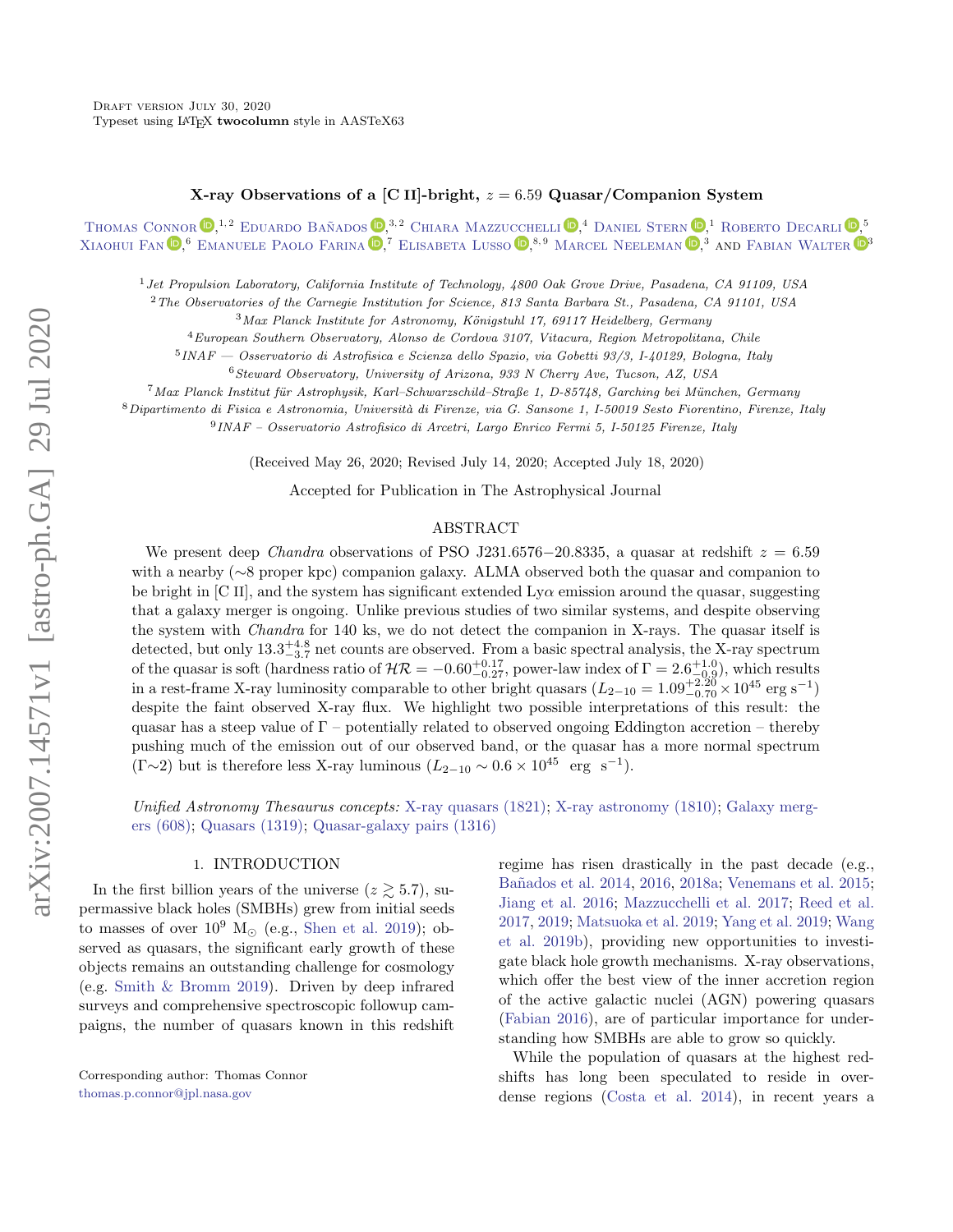

Figure 1. Near-infrared spectrum of PJ231−20 (blue) adapted from Mazzucchelli et al. (2017), with  $1\sigma$  errors shown in teal. Per that work, this spectrum is flux calibrated to the J-band and corrected for the intrinsic reddening of the Milky Way. Four spectral transitions of note are detailed in cutouts, with the wavelength of the associated lines at the adopted redshift of the quasar indicated by the vertical green lines. The spectrum shows high velocity troughs blueshifted from the high excitation lines (Si IV and C IV), and we therefore classify PJ231−20 as a HiBAL.

number of works using the Atacama Large Millimeter/submillimeter Array (ALMA) have revealed that a number of these quasars have [C II]-bright companions (Decarli et al. 2017, 2018; Willott et al. 2017; Neeleman et al. 2019; Venemans et al. 2019; see also Farina et al. 2017; D'Odorico et al. 2018). These gas-rich mergers could potentially seed the rapid growth required to explain the early population of SMBHs (Hopkins et al. 2008). In addition, if companion galaxies also host AGN, the resultant SMBH mergers (Escala et al. 2005), which are invisible to current gravitational wave observatories (e.g. Salcido et al. 2016), could produce rapid super-Eddington growth; this stochastic growth would, in turn, reduce the need for sustained super-Eddington accretion.

So far, companion galaxies of  $z > 6$  quasars are mostly unexplored in X-ray observations, with two exceptions. Vito et al. (2019a) studied PSO J167.6415−13.4960, a  $z = 6.52$  quasar with a companion detected in both [C II] and rest-frame UV emission  $\sim$ 5 pkpc (0", 0"0) away (Willott et al. 2017; Mazzucchelli et al. 2019). In a 59 ks Chandra observation, Vito et al. (2019a) detected three hard energy photons at the location of the system  $-$  a significant ( $P = 0.9996$ ) detection implying a heavily obscured quasar, but one which could not be clearly assigned to either the quasar or its companion. Recently, Connor et al. (2019) reported on a 150 ks Chandra observation of PSO J308.0416−21.2339, a  $z = 6.23$  quasar with a [C II]- and UV-bright companion visible on both

sides of the quasar, indicative of an ongoing merger (Decarli et al. 2017, 2019). Connor et al. (2019) detected three hard energy photons at the brightest knot of UV emission indicative of a dual AGN, but, due to the longer exposure time, the detection was less significant  $(P = 0.979)$ . With no other deep X-ray observations of high-redshift quasar companions reported, further observations are needed to constrain the roles of companions in SMBH growth.

In this work, we focus on and present new deep *Chan*dra observations of PSO J231.6576−20.8335 (hereafter PJ231−20), a  $z = 6.5864 \pm 0.0005$  quasar first discovered by Mazzucchelli et al. (2017). PJ231−20's systemic redshift was measured by Decarli et al. (2018) from [C II] emission observed with ALMA. In those same ALMA observations, a companion galaxy was detected  $8.4 \pm 0.6$  pkpc (∼1''5) away at a relative velocity of  $137 \text{ km s}^{-1}$  ( $z = 6.5900$ , Decarli et al. 2017). Deeper and higher-resolution ALMA observations presented by Neeleman et al.  $(2019)$  distinctly resolved both objects<sup>1</sup>, showing compact cores and fainter, extended emission; Neeleman et al. (2019) argue that this extended structure is the result of gas being stripped in the early stages of a merger. Additional extended emission is seen in

<sup>1</sup> Neeleman et al. (2019) also report a second companion, but as it is an order of magnitude fainter than the first-reported companion in this system, we do not consider it in this work.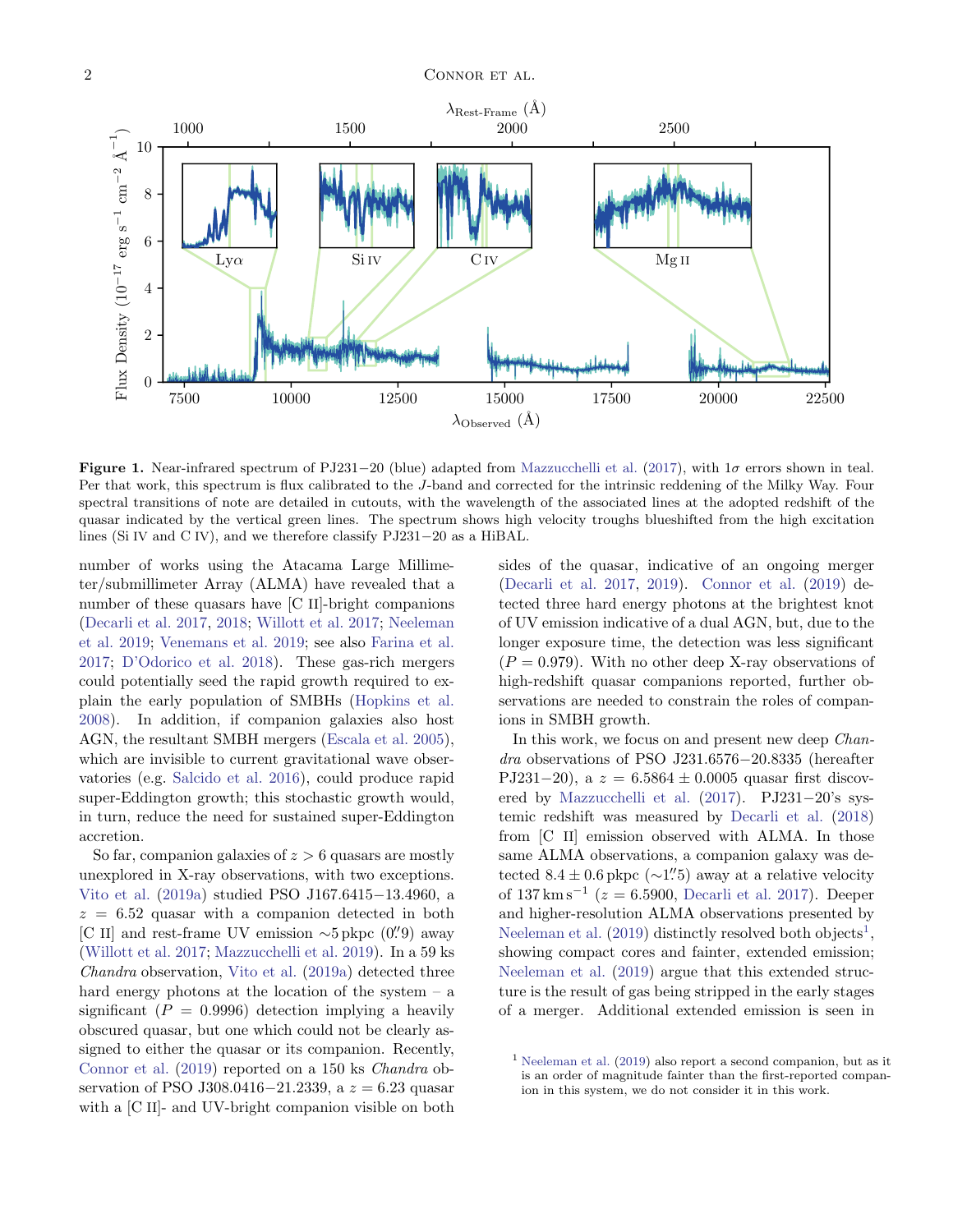| Obs ID | Exposure Time | Start Time (UTC) |            |
|--------|---------------|------------------|------------|
|        | (ks)          | $(YYYY-mm-dd)$   | (hh:mm:ss) |
| 20469  | 16.83         | 2019-05-27       | 08:00:46   |
| 22231  | 29.67         | 2019-05-31       | 01:44:11   |
| 22232  | 21.78         | 2019-05-31       | 19:42:49   |
| 22233  | 39.67         | 2019-06-01       | 14:36:29   |
| 22165  | 32.57         | 2019-06-20       | 05:36:12   |

Table 1. Summary of *Chandra* Observations

a rest-frame  $Ly\alpha$  halo stretching north of the quasar, as reported by Drake et al. (2019) and Farina et al. (2019). From IR and [C II] measurements, the companion is rapidly forming stars (SFR  $\sim 750 \,\mathrm{M}_{\odot} \,\mathrm{yr}^{-1}$ ), yet it has an unobscured star formation rate of  $SFR_{\text{HIV}}$  <  $3 M_{\odot} \text{ yr}^{-1}$ , implying that the companion is heavily obscured (Mazzucchelli et al. 2019).

The rest-frame UV spectrum of PJ231−20 originally presented by Mazzucchelli et al. (2017) is shown in Figure 1. While the spectrum was analyzed in that work, the quasar itself was not classified. As broad absorption troughs are clearly present slightly blueshifted from the peaks of the Si IV and C IV lines, we classify PJ231−20 as a broad absorption line (BAL) quasar. In particular, this quasar is a high-ionization BAL (HiBAL) quasar (Becker et al. 2000). Based on the UV spectrum, Mazzucchelli et al. (2017) report a black hole of  $M_{\text{BH}} = 3.05_{-2.24}^{+0.44} \times 10^9 \text{ M}_{\odot}$  that is accreting at an Eddington ratio of  $L_{\text{bol}}/L_{\text{Edd}} = 0.48_{-0.39}^{+0.11}$ . From ALMA observations, Neeleman et al. (2019) calculate a dynamical mass for the host galaxy of  $(2.0 - 6.2) \times 10^{10}$  M<sub>o</sub> and  $(2.7 - 8.4) \times 10^{10}$  M<sub>o</sub> for the companion.

We adopt a Galactic neutral hydrogen column density of  $N_{\rm H} = 8.35 \times 10^{20} \text{ cm}^{-2}$  in the direction of PJ231–20 (Kalberla et al. 2005). While Cooper et al. (2019) report a foreground absorption system at  $z = 6.476$ , it is of low enough density  $(\log[N_{\text{C II}}/\text{cm}^{-2}] = 13.5)$ that we do not consider its impact on our observations in this work. We use a flat ΛCDM cosmology with  $H_0 = 70 \,\mathrm{km\,s}^{-1}\,\mathrm{Mpc}^{-1}, \ \Omega_M = 0.3, \ \mathrm{and} \ \Omega_{\Lambda} = 0.7, \ \mathrm{and}$ adopt a quasar redshift of  $z = 6.5864$ , at which the scale is 5.42 pkpc arcsec<sup>-1</sup>. Errors are reported at the  $1\sigma$  (68%) confidence level unless otherwise stated. Upper limits correspond to  $3\sigma$  limits.

#### 2. OBSERVATIONS

We observed PJ231−20 with the Chandra X-ray Observatory for 140.52 ks across five separate visits. The details of these observations are given in Table 1. All

observations were conducted with the Advanced CCD Imaging Spectrometer (ACIS; Garmire et al. 2003), with PJ231−20 positioned to be observed with the backilluminated ACIS S-3 chip. We used the Very Faint telemetry format and the Timed Exposure mode for our observations.

Observations were reduced and analyzed with the Chandra Interactive Analysis of Observations software package (CIAO, Fruscione et al. 2006) v4.11 using CALDB version 4.8.4.1. We first reduced our observations with the chandra repro script, using standard grade, status, and good time filters, as well as accounting for the telemetry format by setting check\_vf\_pha=yes. To minimize the impact of pointing uncertainties from the five observations, we used WAVDETECT (Freeman et al. 2002) and the CIAO tools wcs align and wcs update to align all five observations. For imaging analysis, the observations were then combined with the merge obs script into broad  $(0.5-7.0 \text{ keV})$ , soft  $(0.5-2.0 \text{ keV})$ , and hard  $(2.0-7.0 \text{ keV})$  images. We then ran the alignment procedure once more, this time using the full depth of our Chandra images to align with the Guide Star Catalog v2.3 (GSC, Lasker et al. 2008). After correction, the absolute astrometry of our observations agreed with that of the GSC to an average of  $\sim 0\rlap{.}^{\prime\prime}$ , and the centroid position of PJ231−20 agrees with the ALMA measurement (Decarli et al. 2017) to less than a pixel  $(0.49)$ .

For both photometry and spectroscopy, we used a 1. <sup>00</sup>0 radius aperture centered on the coordinates of PJ231−20, with a background in a concentric annular region with inner and outer radii of  $10\rlap.{''}0$  and  $30\rlap.{''}0$ , respectively. A 1''0 radius aperture was also used to evaluate the companion. Both apertures and the inner radius of the background annulus are shown in Figure 2. We extracted spectra from each individual observation using the task spec extract with the flag correctpsf=yes. Spectra were combined with the combine spectra task and analyzed with XSPEC v12.10.1 (Arnaud 1996) through the Python-based PyXspec.

#### 3. X-RAY PROPERTIES OF PJ231−20

In the broad band, we detect PJ231–20 with  $13.3^{+4.8}_{-3.7}$ net counts, computing source statistics with the method of Gehrels (1986). In the same photometric aperture, we detect  $10.8^{+4.4}_{-3.3}$  and  $2.5^{+2.9}_{-1.7}$  net counts in the soft and hard bands, respectively, up to a maximum detected energy of 4.20 keV. The hard band detection on its own would only be expected as a background fluctuation with probability  $P = 0.0118$ , using binomial statistics (Weisskopf et al. 2007). From these photons, we compute the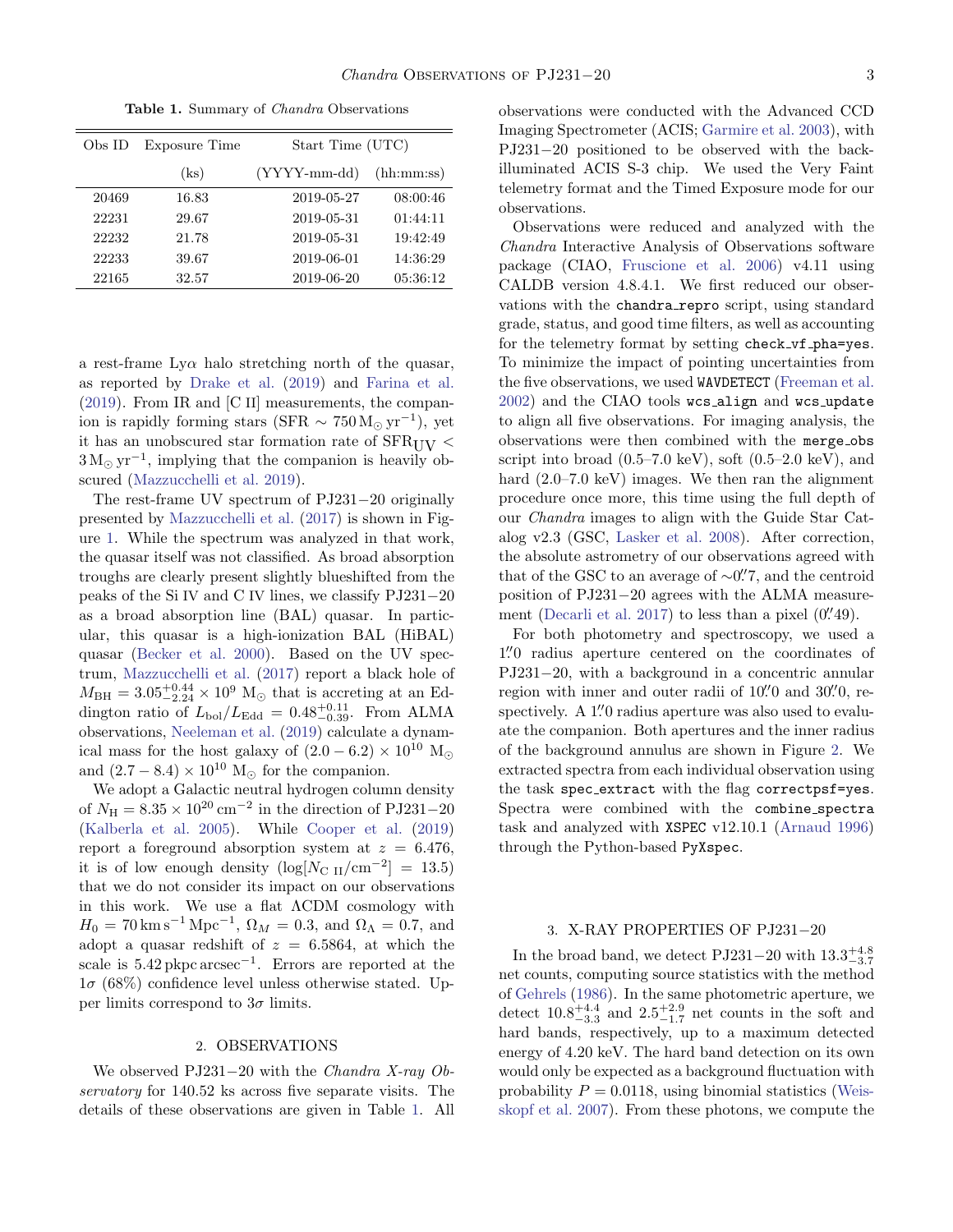

Figure 2. Left: 0.5 − 7.0 keV Chandra observation of PJ231−20. The quasar and companion are indicated by the red and green circles, respectively, while the large dashed blue circle traces the inner radius of the background annulus. While the quasar is clearly detected, the companion is not. Right: X-ray spectrum of PJ231−20. Data (dark gray) are binned for ease of display, but were not binned during fitting. The best-fitting spectrum is shown in red, while 100 spectra with  $\Delta C \leq 2.30$  from our Monte Carlo analysis are shown colored by their X-ray luminosity. Higher values of luminosity are derived for softer power-law slopes; Γ values for the two spectra at the extremes are marked. Energies of individual photons detected are indicated by vertical bars at the top of the figure, and the background flux level is shown in light gray in 0.5 keV wide bins.

hardness ratio,  $\mathcal{HR}^2$ , using the Bayesian methodology described by Park et al. (2006). Assuming uniform (Jeffreys) priors and integrating the posterior distribution with Gaussian quadrature, we find  $HR = -0.60^{+0.17}_{-0.27}$ . In comparison, for PSO J308.0416−21.2339, another  $z > 6$  quasar with a [C II]-bright companion, Connor et al. (2019) report an observed  $\mathcal{HR} = -0.48_{-0.10}^{+0.11}$  with a best-fit power-law index of  $\Gamma = 2.39_{-0.36}^{+0.37}$ .

To place further constraints on the properties of the quasar, we fit the X-ray spectrum in XSPEC. With so few counts, we do not bin the spectrum, and we use the modified C-Statistic (C, Cash 1979; Wachter et al. 1979) to find the parameters of best fit. As both the source and the background are Poisson data, the spectral fitting does not subtract a background, but instead accounts for both the model and the background simultaneously when evaluating the quasar spectrum (XSPEC's W Statistic). We adopt the simple spectral model of phabs×powerlaw, with  $N_H$  frozen at its adopted value. The only parameters allowed to vary are the normalization of the power law and the spectral slope,  $\Gamma$ , so that  $1\sigma$  uncertainties include all values where  $\Delta C \leq 2.30$ (e.g., Lampton et al. 1976; as noted by Cash 1979,  $\Delta C$ behaves as  $\Delta \chi^2$  for evaluating confidence intervals).

We find the best fit for our spectrum with  $\Gamma = 2.6^{+1.0}_{-0.9}$ , and a corresponding broad band flux of  $F_{0.5-7.0}$  =  $1.5^{+0.8}_{-0.5} \times 10^{-15}$  erg s<sup>-1</sup> cm<sup>-2</sup> and an unobscured luminosity in the rest frame 2.0–10.0 keV band of  $L_{2-10}$  =  $1.09_{-0.70}^{+2.20} \times 10^{45}$  erg s<sup>-1</sup>, where the uncertainties in flux and luminosity include those of both fitted parameters. The results of our fit are summarized in Table 2. The observed data, as well as 100 spectra from a Monte Carlo exploration of the parameter space, are shown in the right panel of Figure 2. The Markov Chain Monte Carlo method used to generate these spectra was the XSPEC routine chain using the Goodman  $\&$  Weare (2010) algorithm, with a burn length of 500 steps and a run length of 2500 steps. As shown in Figure 2, the measured luminosity is being driven to higher values by an extrapolation of an extremely soft power-law index (c.f., Vito et al. 2019b) into the rest-frame soft-energy bands. If we fix  $\Gamma$  to  $\Gamma = 2.2$  (as found by Vito et al. 2019b to be representative of  $z > 6$  quasars) or  $\Gamma = 1.9$  (typical of the quasar population in general, e.g., Nanni et al. 2017), we find best-fit luminosities of  $L_{2-10} = 0.70 \times 10^{45}$  erg s<sup>-1</sup> and  $L_{2-10} = 0.51 \times 10^{45} \text{ erg s}^{-1}$ , respectively.

Other analyses of high redshift quasars (Ai et al. 2017; Nanni et al. 2018; Connor et al. 2019) have also included the contributions from obscuration at the redshift of the quasar in their spectral fitting. With only 14 observed counts, adding a third free component to our model is ill-advised (and impractical). However, if we fix

<sup>&</sup>lt;sup>2</sup>  $\mathcal{HR} = (H - S)/(H + S)$ , where H and S are the net counts in the hard  $(2.0-7.0 \text{ keV})$  and soft  $(0.5-2.0 \text{ keV})$  bands, respectively.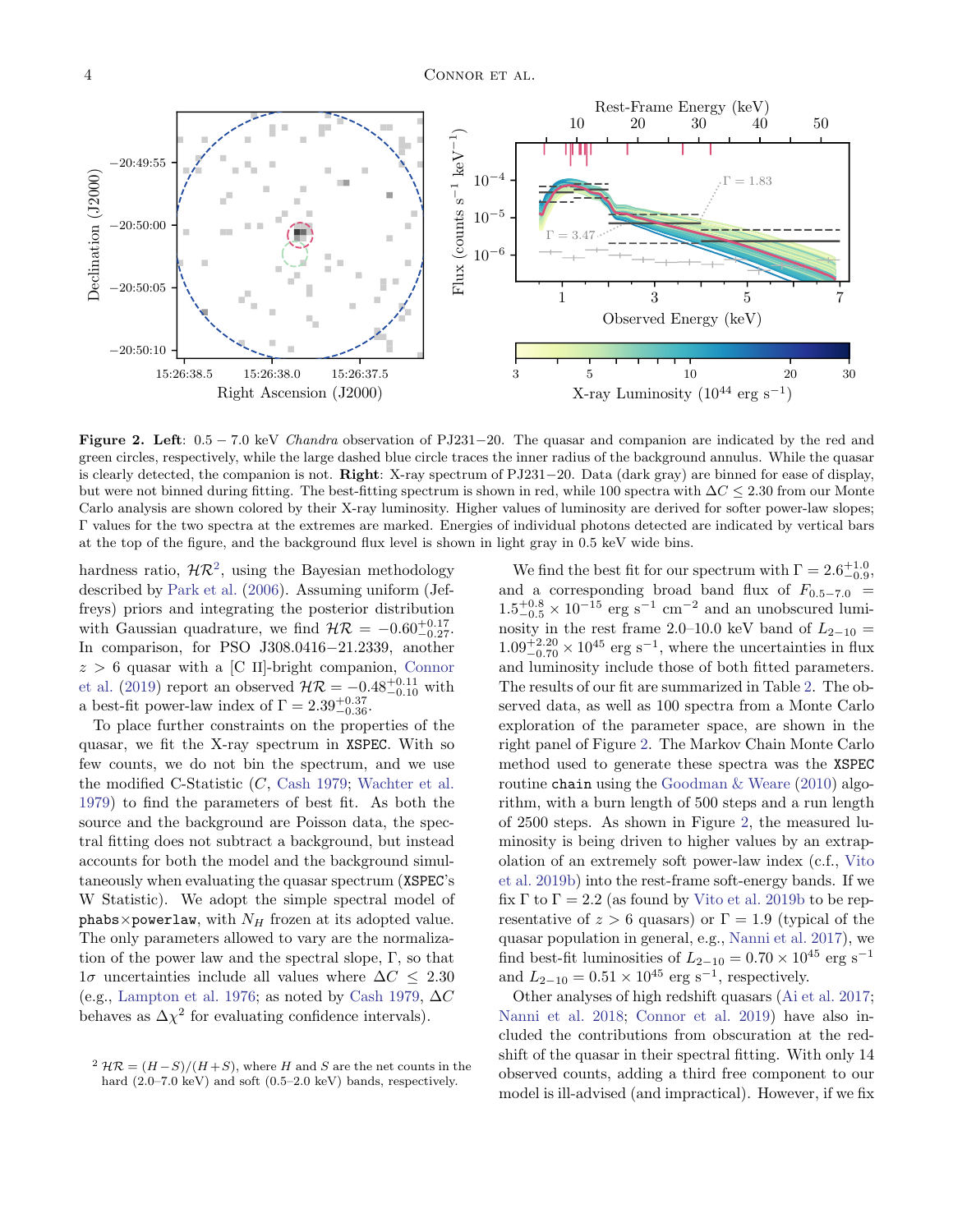

**Figure 3.** Distribution of  $\alpha_{OX}$  as a function of rest-frame 2500 Å luminosity for high redshift ( $z > 6$ ; points) and low redshift  $(z \leq 4$ , grayscale density plot) quasars, with PJ231−20 highlighted. The underlying distribution and the best-fit to this trend (indicated by the green line) are both from Lusso  $&$  Risaliti (2016), which is based on spectroscopically-confirmed broad-line quasars with XMM observations. The high redshift population is drawn from the compilation of Vito et al. (2019b), with later additions from Connor et al. (2019) and Pons et al. (2020).

| Parameter      | Value                                 | $_{\rm Units}$                      |
|----------------|---------------------------------------|-------------------------------------|
| Net Counts     | $13.3^{+4.8}_{-3.7}$                  |                                     |
| Soft Counts    | $10.8^{+4.4}_{-3.3}$                  | $\ddotsc$                           |
| Hard Counts    | $2.5^{+2.9}_{-1.7}$                   | $\cdot$ .                           |
| $H\mathcal{R}$ | $-0.60^{+0.17}_{-0.27}$               | $\ddotsc$                           |
| г              | $2.6^{+1.0}_{-0.9}$                   |                                     |
| $L_{2-10}$     | $1.09_{-0.70}^{+2.20} \times 10^{45}$ | $erg s^{-1}$                        |
| $F_{0.5-2.0}$  | $1.0^{+0.8}_{-0.4}\times10^{-15}$     | $\rm erg\ s^{-1}\ cm^{-2}$          |
| $F_{0.5-7.0}$  | $1.5^{+0.8}_{-0.5}\times10^{-15}$     | $\text{erg s}^{-1} \text{ cm}^{-2}$ |
| $\alpha_{OX}$  | $-1.63_{-0.27}^{+0.30}$               | $\cdot$ .                           |
| C/d.o.f        | 78.7 / 444                            |                                     |

Table 2. X-ray Properties

 $\Gamma = 2.6$  and model the spectrum with the XSPEC model  $zphabs\times phabs\times powerlaw$ , again fixing the redshift and Galactic column density to their adopted values, we find that the  $1\sigma$  uncertainties on the redshifted column density are  $N_{H,z} \in [0.00, 4.8] \times 10^{23}$  cm<sup>-2</sup>. With such large uncertainties, we do not gain any meaningful insight by including this term; and, as Chandra is insensitive to obscurations of  $\lesssim 10^{23}$  cm<sup>-2</sup> at these redshifts, ignoring zphabs does not affect our fitted results. We therefore

do not include the zphabs term in the remainder of our analysis, although we do discuss the potential of large obscuration in Section 5.

Lastly, we estimate the X-ray-to-optical power law slope, and compare the measured X-ray luminosity to that predicted from the brightness reported by Mazzucchelli et al. (2017). We characterize the X-ray-to-optical power law slope with  $\alpha_{OX}$ , defined as

$$
\alpha_{\rm OX} = 0.3838 \times \log(L_{2\,\rm keV}/L_{2500\,\rm \AA}),\tag{1}
$$

where  $L_{2\,\text{keV}}$  and  $L_{2500\,\text{\AA}}$  are the monochromatic luminosities at rest-frame 2 keV and  $2500$  Å, respectively. Mazzucchelli et al. (2017) report a flux density of  $F_{2500 \text{\AA}} = 5.04_{-0.75}^{+0.03} \times 10^{-18} \text{ erg s}^{-1} \text{ cm}^{-2} \text{\AA}^{-1} \text{ as}$ measured from the NIR spectrum. Accounting for redshift k-corrections, this translates to a value of  $L_{2500 \text{\AA}} =$  $3.95 \times 10^{31}$  erg s<sup>-1</sup> Hz<sup>-1</sup>. From our data, we find  $\alpha_{\text{OX}} = -1.63_{-0.27}^{+0.30}$ . For comparison, from the calculated value of  $L_{2500 \text{\AA}}$  and from the observed relation of Lusso & Risaliti (2016), we would expect  $\alpha_{\text{OX}} = -1.74_{-0.23}^{+0.23}$ (both sets of  $\alpha_{\text{OX}}$  errors include the uncertainties on  $L_{2500 \text{\AA}}$ ). The observed value of  $\alpha_{\text{OX}}$  is shown relative to that of low redshift and other high redshift quasars, as well as the fitted relation from Lusso & Risaliti (2016), in Figure 3.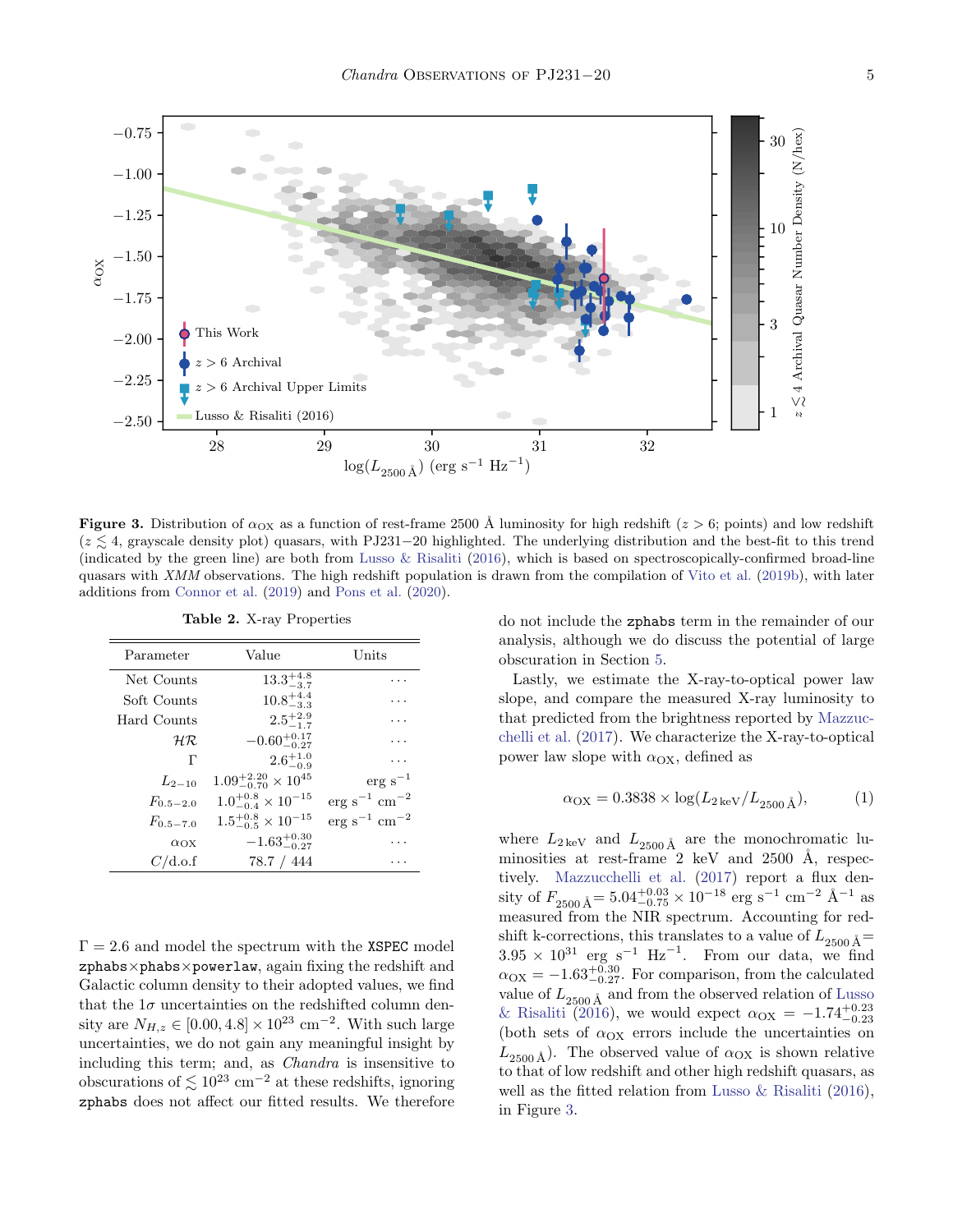As a final note on our spectral fitting, we consider the effects of fitted bandpass and background region. All of our analyses were conducted in the traditional broad band (0.5–7.0 keV); however, as shown in Figure 2, most of the observed flux is at soft energies. To see if including noisier energy ranges affected our results, we again fit the data, this time limiting ourselves to only 0.5–3.0 keV. However, we find that the results are not significantly changed, with a best-fit value of  $\Gamma =$  $2.7^{+1.2}_{-1.3}$ . We also tested the effect of varying the size of the region used for background extraction; systematic uncertainties produced by this selection are of order onetenth the statistical uncertainties in our fit.

## 4. COMPANION

PJ231−20 was targeted for observations with Chandra in part to search for X-ray emission from the companion detected by Decarli et al. (2017). However, unlike PSO J308.0416−21.2339 (Connor et al. 2019), where both the quasar and companion were seen, the companion here is not even detected at low significance. No photons are detected within 0. 9 of the companion's position, and only one photon is observed within 1.'' O. This photon has energy 846 eV; the encircled energy fraction for Chandra sources at this energy exceeds 80% within 0. In contrast, the probability of one photon arising in this aperture based on the measured background in the broad band is  $P = 0.51$ , based on binomial statistics (Weisskopf et al. 2007; Lansbury et al. 2014). As the probability of being a background fluctuation exceeds that of being a companion photon, we assume that we have detected no net flux from the companion itself. Here, we discuss what this non-detection means for both this companion and other [C II]-detected companions in general.

First, we evaluate limits on the potential luminosity of the companion. Assuming Poisson statistics, the probability of zero photons being detected reaches  $P = 0.00135$  (i.e., a  $3\sigma$  event) when the expected value is 6.61 photons. Using the XSPEC model zphabs×phabs×powerlaw and the response files of our observation, we calculate the unobscured luminosity of a model with 6.61 predicted counts. For a redshifted absorber of column density  $N_{H,z} = 10^{23}$  cm<sup>-2</sup>, the limiting luminosity is  $3.0 \times 10^{44}$  erg s<sup>-1</sup> (Γ = 2.0) or  $5.9\times10^{44}$  erg s<sup>-1</sup> ( $\Gamma = 2.6$ ). For a Compton-thick source  $(N_{H,z} = \sigma_{\rm T}^{-1} = 1.5 \times 10^{24} \text{ cm}^{-2})$ , these luminosities become  $6.3 \times 10^{44}$  erg s<sup>-1</sup> ( $\Gamma = 2.0$ ) and  $15.2 \times 10^{44}$  erg s<sup>-1</sup>  $(\Gamma = 2.6)$ . Barring extreme levels of obscuration, we can therefore rule out an AGN in the companion with luminosity similar to that of the optically-selected quasar, despite both galaxies having similar masses.

A lack of observed emission from the companion is perhaps not surprising when considering the earlier work of Mazzucchelli et al. (2019). They reported that the companion is also not detected in rest-frame UV or optical emission, implying a significant amount of dust obscuration. Indeed, the spectral energy distribution of the companion as presented in that work is most like Arp 220, a well-known ultraluminous infrared galaxy in the local universe, being both highly star-forming and highly dust obscured. The X-ray luminosity of the AGN in Arp 220 is of order  $L_{2-10} \lesssim 10^{42}$  erg s<sup>-1</sup> (Paggi et al. 2017), and no AGN emission is seen in hard X-rays by NuS-TAR (Teng et al. 2015). As Arp 220 has a SMBH with mass of order  $\sim 10^9$  M<sub> $\odot$ </sub> (Scoville et al. 2017), and as the ∼100 µm rest-frame luminosities of Arp 220 and the companion only differ by a factor of ∼1.4 (Mazzucchelli et al. 2019), it is thus possible to envision that the companion might only host a faint AGN.

Looking toward the broader population of [C II] detected companions (six such systems are known at  $z \geq 6$ ; Decarli et al. 2017; Willott et al. 2017; Neeleman et al. 2019), the non-detection in X-rays of a companion around PJ231−20 represents the first complete non-detection in three such systems well-studied so far (Vito et al. 2019a; Connor et al. 2019). We note that SDSSJ0842+1218 has also been observed in X-rays (Vito et al. 2019b) and that no emission from its companion was seen; however, these observations were relatively short (29 ks), and so we treat the companion as being unobserved in this discussion. The two potentially detected companions (PSO J308–21 and PSO J167–13) are in systems far along in the merging process (with projected separations of  $\leq 10$  pkpc), as is one of the unobserved companion systems (SDSS J1306+0356). However, the other two remaining systems (SDSS J0842+1218 and CFHQ J2100–1715) are more like PJ231−20, with spectral energy distributions being dominated by star formation and dust obscuration (Mazzucchelli et al. 2019) and with star-forming companions that are still 10's of kpcs away from merging. Circosta et al. (2019) recently put forward a model that, in the early universe, the dense interstellar medium of galaxies can cause obscuration supplementing or even surpassing that of the circumnuclear gas; in this context, AGN in companions might only be visible once a merger has begun to disrupt the gas distribution in the companion galaxy. It seems likely, therefore, that while a quasar may have a [C II]-bright companion, that should not be taken as an indication of an X-ray-visible AGN in the companion, at least with current facilities.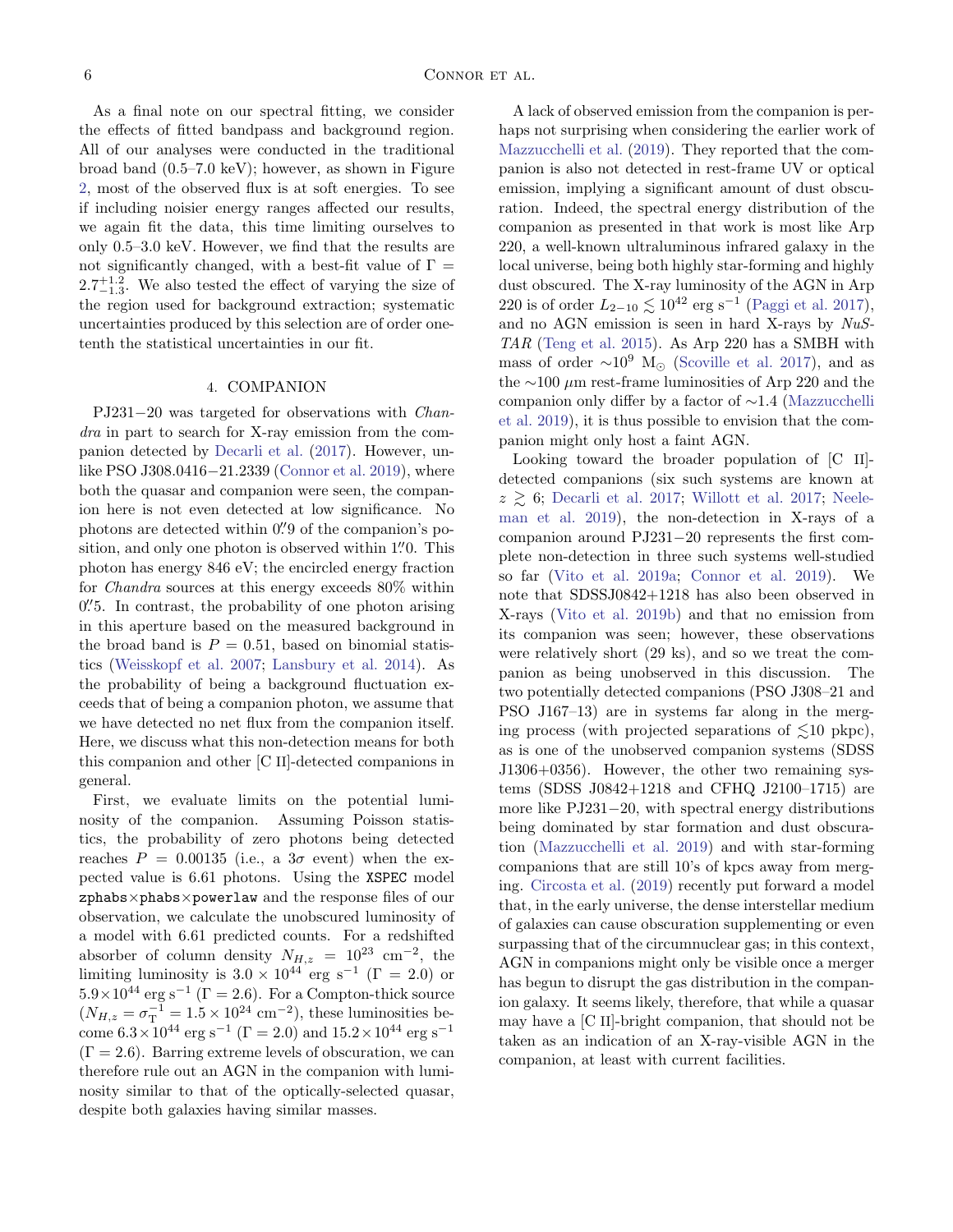

Figure 4. Conceptual model of how interpreting PJ231−20 as either soft (light blue) or faint (dark blue) affect calculated properties of the quasar. Our observed data (here corrected for the differing response of *Chandra* with energy) are shown binned by horizontal bars, with  $1\sigma$  uncertainties as dashed lines above and below. The energy domain where we lack observations is indicated by the shaded gray region. Two power-law spectra – which are toy models, not fits – are shown; it is clear from this demonstration that both  $\alpha_{OX}$  and  $L_{2-10}$  are driven by extrapolations into the regime where we lack observations.

### 5. INTERPRETATIONS

With so few counts detected in the X-ray spectrum of PJ231−20 despite the long exposure (cf. Bañados et al. 2018b), it is difficult to definitively establish the properties of the AGN powering the quasar emission. Here, we discuss two possible interpretations to explain the data. First, we consider if the quasar spectrum is indeed as soft in the X-rays as given by the best fit, such that it still has an X-ray luminosity of the order  $10^{45}$  erg s<sup>-1</sup> despite its faint observed flux. Alternatively, we consider if the quasar spectrum is typical ( $\Gamma \approx 2.0$ ), in which case there is not significant flux just below our soft-energy cutoff and the quasar is thus not highly luminous in Xrays. Finally, we discuss what effects obscuration and variability could have on our interpretations.

## 5.1. Soft X-ray Spectrum

The first interpretation of these results is that the best fit is accurate – the X-ray spectrum of PJ231−20 is very soft, driving a fairly normal X-ray luminosity despite the small number of observed photons. In this context, the low count rate is a product of Chandra sampling far down the quasar's power-law spectrum due to the high redshift (a schematic of this interpretation is given in Figure 4). If this interpretation holds, and if PJ231−20 is representative of some population of high

redshift quasars, it spells trouble for deeper studies with currently-available facilities.

One potential reason for this spectral shape is that PJ231−20 is undergoing a significant burst of accretion in connection with the ongoing merger. A number of works (e.g., Pounds et al. 1995; Bian & Zhao 2003; Porquet et al. 2004; Brightman et al. 2013, 2016; Trakhtenbrot et al. 2017; Ricci et al. 2018; Wang et al. 2019a) have identified a trend between  $\Gamma$  and  $\lambda_{\text{Edd}}$ , where  $\lambda_{\rm Edd} = L_{\rm bol}/L_{\rm Edd}$ , such that larger values of Γ trend with increasing Eddington ratios. PJ231−20 is accreting at an Eddington ratio of  $\lambda_{\text{Edd}} = 0.48_{-0.39}^{+0.11}$  (Mazzucchelli et al. 2017), although we note that the black hole mass – and thus the Eddington ratio – were derived using a relation with a 0.55 dex scatter on its zero point (Vestergaard & Peterson 2006), and thus Eddington or even super-Eddington accretion is not incompatible with previous data. For reference, the best-fit Γ predicted by the relation of Brightman et al. (2016) for  $\lambda_{\text{Edd}} = 0.48$ is  $\Gamma = 2.25$ , although due to the significant uncertainties in both  $\lambda_{\text{Edd}}$  and the scaling relation, this value is suggestive, not predictive.

Previous works have explained this correlation between  $\Gamma$  and  $\lambda_{\text{Edd}}$  by arguing that an enhancement in accretion will lead to a stronger UV flux from the accretion disk, which in turn more effectively cools the electron corona (e.g., Brightman et al. 2013). A cooler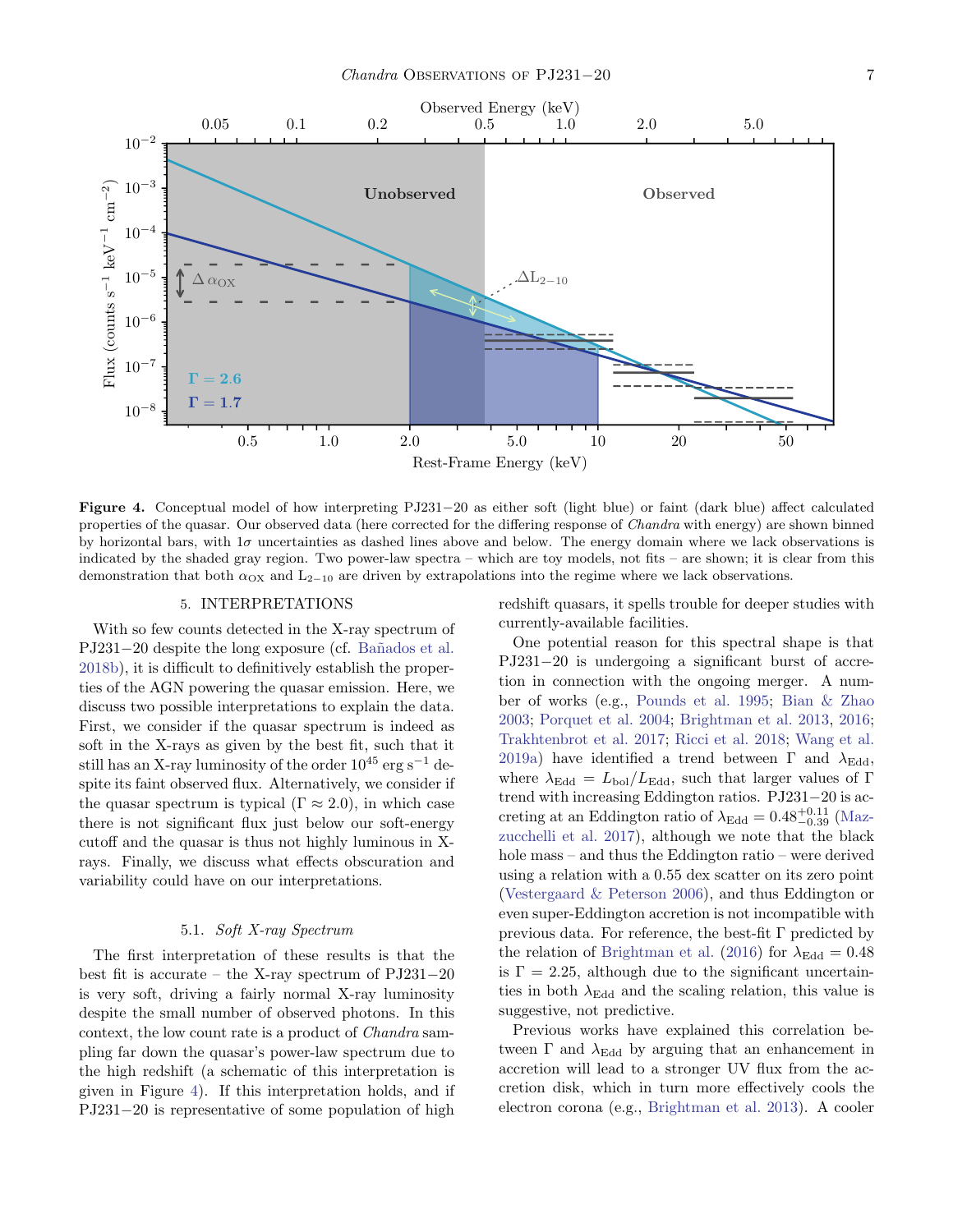corona, in turn, produces a softer photon index, all other things being equal (e.g., Ricci et al. 2018). While it may be tempting to consider the large  $Ly\alpha$  halo around PJ231−20 reported by Drake et al. (2019) and Farina et al. (2019) as a source of excess UV photons, the low luminosity ( $L_{\text{Ly}\alpha} \sim 10^{44}$  erg s<sup>-1</sup>) and large spatial extent of the halo itself (∼6.6 sq. arcsec) make its UV contribution to the corona negligible.

Our best-fit spectrum has  $\Gamma = 2.6^{+1.0}_{-0.9}$ , which is softer than expected of low redshift AGN (albeit within  $1\sigma$ ); in a fit of ∼800 bright,  $z \lesssim 0.4$  AGN, Ricci et al. (2017) report a median  $\Gamma \approx 1.8$ , with 90% of the values falling between  $1.3 \leq \Gamma \leq 2.2$ . However, the observed value of Γ for PJ231−20 is not particularly extreme for high redshift quasars. In their analysis of  $z > 6$  AGN, Vito et al. (2019b) report an average value of  $\langle \Gamma \rangle = 2.20^{+0.39}_{-0.34}$  for sources with fewer than 30 detected counts and an average  $\langle \Gamma \rangle = 2.13_{-0.13}^{+0.13}$  for quasars with at least 30 counts. The only other clearly detected high redshift quasar with a [C II]-bright companion, PSO J308.0416−21.2339, also has a high power-law index:  $\Gamma = 2.39^{+0.37}_{-0.36}$  (Connor et al. 2019). Nanni et al. (2018) describe a change in  $\Gamma$  for one particular z∼6.3 quasar over a 13 year baseline, where early observations are best-fit by  $\Gamma = 2.37^{+0.16}_{-0.15}$  in a 2003 XMM observation and  $\Gamma = 1.81_{-0.18}^{+0.18}$  in a 2017 Chandra observation (we discuss the potential of variability below). From this, it seems as if PJ231−20 having an intrinsically soft value of  $\Gamma$  is plausible.

### 5.2. Typical X-ray Spectrum

A second interpretation of the data is that PJ231−20 is not a highly luminous AGN ( $L_{2-10}$  <  $10^{45}$  erg s<sup>-1</sup>, e.g., Georgakakis et al. 2015; Khorunzhev et al. 2018), and that the small number of detected counts is indicative of a quasar producing relatively few X-ray photons, both in and out of the observed X-ray bands (see Figure 4). In this context,  $\Gamma$  is most likely toward the lower end of the  $1\sigma$  distribution of our best-fit values, but is, in turn, less of an outlier from the overall distribution of AGN properties. Even for shallow power law slopes, small number statistics and Chandra's softenergy response combine for a spectrum dominated by soft photons when only few counts are present; this is true without needing to invoke an extreme value of Γ. Through that lens, our X-ray data are still in keeping with a harder, fainter source.

As discussed in Section 3, a lower value of Γ reduces the luminosity of PJ231−20 to  $L_{2-10} \lesssim 0.7 \times$  $10^{45}$  erg s<sup>-1</sup>. This luminosity is either around or slightly fainter than the knee of the AGN luminosity function for  $z \gtrsim 4$ , which various works have measured to be  $L_{2-10}^* \approx$  $0.5 - 1.0 \times 10^{45}$  erg s<sup>-1</sup> (Vito et al. 2014; Georgakakis

et al. 2015; Khorunzhev et al. 2018). Likewise, with an absolute magnitude of  $M_{1450} = -27.14$ , PJ231-20 does not have an extreme UV luminosity (Manti et al. 2017; Kulkarni et al. 2019). As an otherwise normal quasar, the simple explanation for PJ231−20 is that its true value of  $\Gamma$  is closer to that of a typical quasar, which, even for higher redshifts, is shallower than that found by the best-fit.

We also note that, as shown in Figure 1 and discussed in Section 1, the NIR spectrum of PJ231−20 shows evidence of being a BAL quasar. BALs are routinely observed to be X-ray faint for their rest-frame UV luminosity (e.g., Gibson et al. 2009), as characterized by  $\Delta \alpha_{\text{OX}} = \alpha_{\text{OX}}$ , Observed –  $\alpha_{\text{OX}}$ , Model, the difference between observed and predicted values of  $\alpha_{\text{OX}}$ . While obscuration could be invoked for this correlation, studies with  $NuSTAR$  (e.g., Luo et al. 2014) and with moderateredshift AGN (e.g., Morabito et al. 2014) have shown that BAL spectra, when accounting for obscuration, still have extrapolated values of  $\alpha_{OX}$  lower than predicted by their  $L_{2500 \text{\AA}}$ . Of course, even for the lowest value of  $\alpha_{\text{OX}}$  allowed by the 1 $\sigma$  uncertainties, PJ231−20 is still within the scatter of the Lusso & Risaliti (2016) fit. In addition, the trend of large, negative values of  $\Delta \alpha_{\rm OX}$ with BALs is reduced for BALs with absorption lines of relatively low depth such as PJ231−20 (Vito et al. 2018). Nevertheless, a lower value of  $\alpha_{\text{OX}}$  as would be caused by a typical value of  $\Gamma$  is more in keeping with the rest-frame UV spectrum.

#### 5.3. Other Concerns

One potential explanation for an observed X-ray faintness is heavy dust obscuration of the AGN, but this does not mesh with the observed data. The observed hardness ratio of PJ231–20,  $\mathcal{HR} = -0.60_{-0.27}^{+0.17}$  (see also Figure 2), implies that most of the observed flux is at relatively soft energies. If a significant screen of dust existed, we would expect it to drive the hardness ratio to much harder values. Likewise, the broad Mg II emission (FWHM  $\sim 4700 \text{ km s}^{-1}$ ) reported by Mazzucchelli et al. (2017, see also Figure 1) indicates that PJ231−20 is a Type 1 AGN; Type 1 AGN have long been seen to have minimal amounts of dust  $(N_H \leq 10^{22} \text{ cm}^{-2})$ ; e.g., Shimizu et al. 2018). Due to the extreme redshift of PJ231−20, such column densities would have no impact on our observed spectrum. Thus, we do not expect dust to be responsible for the observed faintness of PJ231−20.

Previous optical and near-infrared observations of the PJ231−20 system, as reported by Mazzucchelli et al. (2017), Mazzucchelli et al. (2019), Drake et al. (2019), and Farina et al. (2019), were conducted between March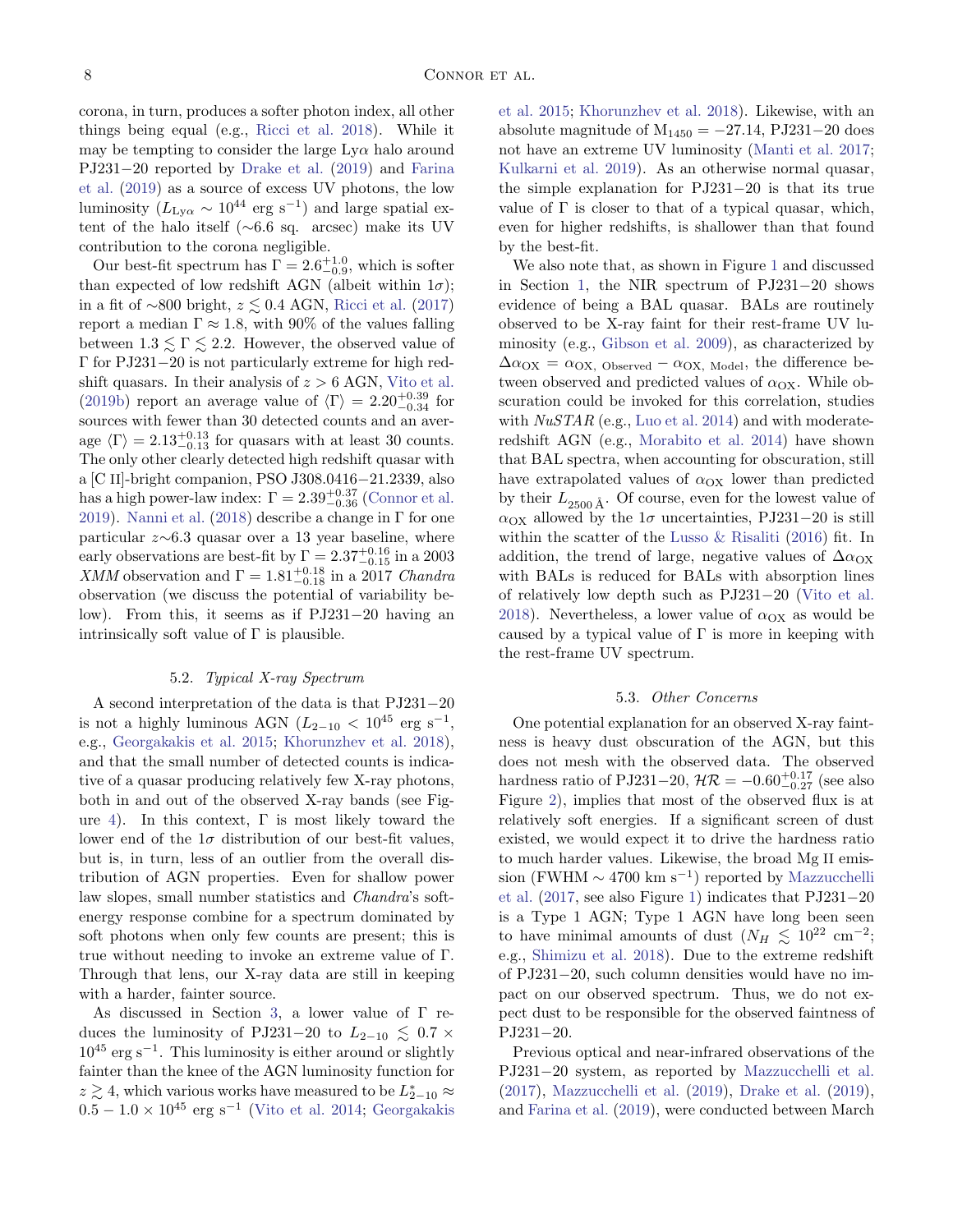2015 and July 2017. The X-ray observations described here, however, took place almost two years afterward (see Table 1). It is therefore possible that the physical conditions of the AGN changed during that time – although we note that a temporal offset of  $\Delta t$  in the observed frame corresponds to an offset of  $\Delta t/(1+z)$ in the rest-frame of the AGN. Previously, Page et al. (2014) reported an X-ray luminosity drop of  $\sim$ 2× over 15 months (observed) for a  $z \sim 7.1$  quasar, and Nanni et al. (2018) report variability over observed timescales of 16 months (low significance) and 14 years for one  $z = 6.31$  quasar, where total fluctuations were again on the order of  $2 \times$ . It is thus unlikely that the observed X-ray photon faintness was caused by variability alone.

#### 6. SUMMARY

We have presented deep (140 ks) *Chandra* observations of PJ231−20, a  $z = 6.59$  quasar with a nearby (8) pkpc) companion detected in [C II] with ALMA. Our primary results are:

- PJ231−20 is detected in the X-ray observations, with  $13.3^{+4.8}_{-3.7}$  counts. The source is very soft, having a hardness ratio of  $\mathcal{HR} = -0.60_{-0.27}^{+0.17}$ . While the small number of detected counts makes the results of spectral fitting uncertain, a simple powerlaw model best fits the data with  $\Gamma = 2.6^{+1.0}_{-0.9}$ .
- Despite the faint detection, the rest frame 2.0– 10.0 keV luminosity is reasonable for the SMBH mass powering the PJ231−20 quasar:  $L_{2-10}$  =  $1.09_{-0.70}^{+2.20} \times 10^{45}$  erg s<sup>-1</sup>. However, the luminosity is heightened by the large value of  $\Gamma$ ; if  $\Gamma$  is fixed to 2.2, more typical of high-redshift quasars, the bestfit luminosity drops to  $L_{2-10} = 0.70 \times 10^{45} \text{ erg s}^{-1}$ .
- The companion galaxy is not detected in X-rays. While at least one other companion galaxy has been detected by *Chandra* around a different  $z > 6$ quasar (Connor et al. 2019), previous HST observations revealed that the companion to PJ231−20 is heavily obscured (Mazzucchelli et al. 2019). If an AGN is present, it is too faint and/or obscured to be visible to current X-ray facilities.
- We discussed two potential interpretations of the observed properties of PJ231−20. First, that it

has an extremely soft power-law index, and therefore most of the emission is below that observable by *Chandra*. Second, that  $\Gamma$  is actually smaller, and that the quasar is not highly luminous in the rest-frame soft X-ray band. Neither variability nor obscuration by themselves appear to play a significant role in explaining the small number of observed photons.

To better understand the conditions of the AGN of PJ231−20, further observations are required – specifically, deeper X-ray observations. XMM-Newton, which has a larger effective area than *Chandra* that extends to softer energies (0.2 keV), may even allow for a characterization of PJ231−20's AGN with only a modest exposure time. However, current facilities are being pushed to their limits to observe high-redshift quasars, and deeper understanding will only come with the launch of Athena (Nandra et al. 2013) and, hopefully, Lynx (Gaskin et al. 2019) and AXIS (Mushotzky et al. 2019).

## ACKNOWLEDGMENTS

The work of TC and DS was carried out at the Jet Propulsion Laboratory, California Institute of Technology, under a contract with NASA. TC's research was supported by an appointment to the NASA Postdoctoral Program at the Jet Propulsion Laboratory, California Institute of Technology, administered by Universities Space Research Association under contract with NASA. The scientific results reported in this article are based on observations made by the Chandra X-ray Observatory. This research has made use of software provided by the Chandra X-ray Center (CXC) in the application package CIAO. An additional 1920 kg of  $CO<sub>2</sub>$  emissions were generated by TC on work-related travel during the preparation of this work, following the calculations of the [International Civil Aviation Organization.](https://www.icao.int/environmental-protection/Carbonoffset/)

### Facility: CXO

Software: BEHR (Park et al. 2006), CIAO (Fruscione et al. 2006), PyFITS (Barrett & Bridgman 1999), WAVDETECT (Freeman et al. 2002), XSPEC (Arnaud 1996)

c 2020. All rights reserved.

#### REFERENCES

Ai, Y., Fabian, A. C., Fan, X., et al. 2017, [MNRAS, 470,](http://dx.doi.org/10.1093/mnras/stx1231) [1587](http://dx.doi.org/10.1093/mnras/stx1231)

Arnaud, K. A. 1996, adass V, 101, 17

Ba˜nados, E., Venemans, B. P., Morganson, E., et al. 2014,

[AJ, 148, 14](http://dx.doi.org/10.1088/0004-6256/148/1/14)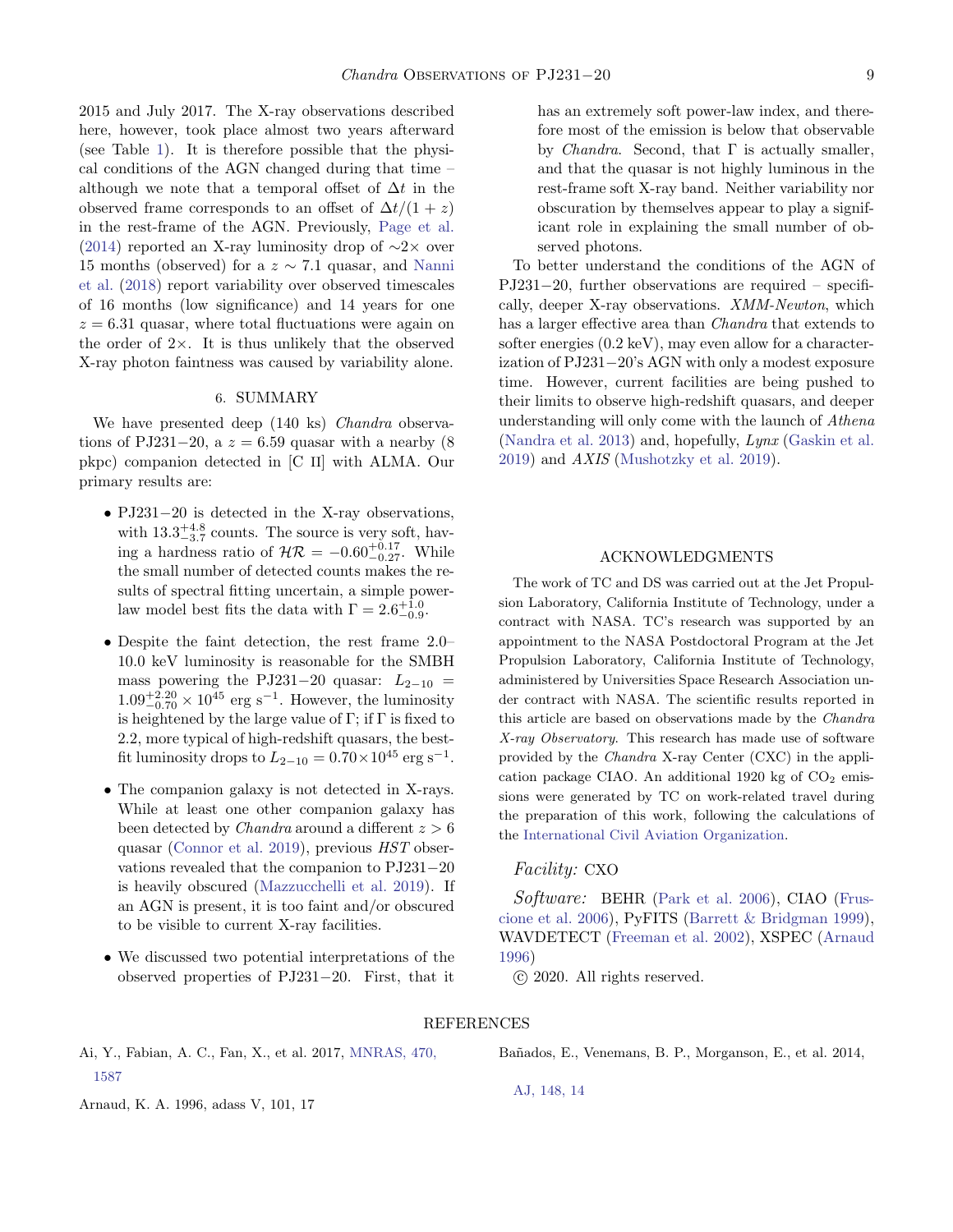- Ba˜nados, E., Venemans, B. P., Decarli, R., et al. 2016, [ApJS, 227, 11](http://dx.doi.org/10.3847/0067-0049/227/1/11)
- Ba˜nados, E., Venemans, B. P., Mazzucchelli, C., et al. 2018a, [Nature, 553, 473](http://dx.doi.org/10.1038/nature25180)
- Ba˜nados, E., Connor, T., Stern, D., et al. 2018b, [ApJL,](http://dx.doi.org/10.3847/2041-8213/aab61e) [856, L25](http://dx.doi.org/10.3847/2041-8213/aab61e)
- Barrett, P. E., & Bridgman, W. T. 1999, adass VIII, 172, 483
- Becker, R. H., White, R. L., Gregg, M. D., et al. 2000, [ApJ,](http://dx.doi.org/10.1086/309099) [538, 72](http://dx.doi.org/10.1086/309099)
- Bian, W., & Zhao, Y. 2003, [MNRAS, 343, 164](http://dx.doi.org/10.1046/j.1365-8711.2003.06650.x)
- Brightman, M., Silverman, J. D., Mainieri, V., et al. 2013, [MNRAS, 433, 2485](http://dx.doi.org/10.1093/mnras/stt920)
- Brightman, M., Masini, A., Ballantyne, D. R., et al. 2016, [ApJ, 826, 93](http://dx.doi.org/10.3847/0004-637X/826/1/93)
- Cash, W. 1979, [ApJ, 228, 939](http://dx.doi.org/10.1086/156922)
- Circosta, C., Vignali, C., Gilli, R., et al. 2019, [A&A, 623,](http://dx.doi.org/10.1051/0004-6361/201834426) [A172](http://dx.doi.org/10.1051/0004-6361/201834426)
- Connor, T., Ba˜nados, E., Stern, D., et al. 2019, [ApJ, 887,](http://dx.doi.org/10.3847/1538-4357/ab5585) [171](http://dx.doi.org/10.3847/1538-4357/ab5585)
- Cooper, T. J., Simcoe, R. A., Cooksey, K. L., et al. 2019, [ApJ, 882, 77](http://dx.doi.org/10.3847/1538-4357/ab3402)
- Costa, T., Sijacki, D., Trenti, M., & Haehnelt, M. G. 2014, [MNRAS, 439, 2146](http://dx.doi.org/10.1093/mnras/stu101)
- Decarli, R., Walter, F., Venemans, B. P., et al. 2017, [Nature, 545, 457](http://dx.doi.org/10.1038/nature22358)
- Decarli, R., Walter, F., Venemans, B. P., et al. 2018, [ApJ,](http://dx.doi.org/10.3847/1538-4357/aaa5aa) [854, 97](http://dx.doi.org/10.3847/1538-4357/aaa5aa)
- Decarli, R., Dotti, M., Ba˜nados, E., et al. 2019, [ApJ, 880,](http://dx.doi.org/10.3847/1538-4357/ab297f) [157](http://dx.doi.org/10.3847/1538-4357/ab297f)
- D'Odorico, V., Feruglio, C., Ferrara, A., et al. 2018, [ApJL,](http://dx.doi.org/10.3847/2041-8213/aad7b7) [863, L29](http://dx.doi.org/10.3847/2041-8213/aad7b7)
- Drake, A. B., Farina, E. P., Neeleman, M., et al. 2019, [ApJ,](http://dx.doi.org/10.3847/1538-4357/ab2984) [881, 131](http://dx.doi.org/10.3847/1538-4357/ab2984)
- Escala, A., Larson, R. B., Coppi, P. S., & Mardones, D. 2005, [ApJ, 630, 152](http://dx.doi.org/10.1086/431747)
- Fabian, A. C. 2016, [AN, 337, 375](http://dx.doi.org/10.1002/asna.201612316)
- Farina, E. P., Venemans, B. P., Decarli, R., et al. 2017, [ApJ, 848, 78](http://dx.doi.org/10.3847/1538-4357/aa8df4)
- Farina, E. P., Arrigoni-Battaia, F., Costa, T., et al. 2019, [ApJ, 887, 196](http://dx.doi.org/10.3847/1538-4357/ab5847)
- Freeman, P. E., Kashyap, V., Rosner, R., & Lamb, D. Q. 2002, [ApJS, 138, 185](http://dx.doi.org/10.1086/324017)
- Fruscione, A., McDowell, J. C., Allen, G. E., et al. 2006, [Proc. SPIE, 6270, 62701V](http://dx.doi.org/10.1117/12.671760)
- Garmire, G. P., Bautz, M. W., Ford, P. G., Nousek, J. A., & Ricker, George R., J. 2003, [Proc. SPIE, 4851, 28](http://dx.doi.org/10.1117/12.461599)
- Gaskin, J. A., Swartz, D. A., Vikhlinin, A., et al. 2019, [JATIS, 5, 021001](http://dx.doi.org/10.1117/1.JATIS.5.2.021001)
- Gehrels, N. 1986, [ApJ, 303, 336](http://dx.doi.org/10.1086/164079)
- Georgakakis, A., Aird, J., Buchner, J., et al. 2015, [MNRAS,](http://dx.doi.org/10.1093/mnras/stv1703) [453, 1946](http://dx.doi.org/10.1093/mnras/stv1703)
- Gibson, R. R., Jiang, L., Brandt, W. N., et al. 2009, [ApJ,](http://dx.doi.org/10.1088/0004-637X/692/1/758) [692, 758](http://dx.doi.org/10.1088/0004-637X/692/1/758)
- Goodman, J., & Weare, J. 2010, [Communications in](http://dx.doi.org/10.2140/camcos.2010.5.65) [Applied Mathematics and Computational Science, 5, 65](http://dx.doi.org/10.2140/camcos.2010.5.65)
- Hopkins, P. F., Hernquist, L., Cox, T. J., & Kereš, D.  $2008$ , [ApJS, 175, 356](http://dx.doi.org/10.1086/524362)
- Jiang, L., McGreer, I. D., Fan, X., et al. 2016, [ApJ, 833, 222](http://dx.doi.org/10.3847/1538-4357/833/2/222)
- Kalberla, P. M. W., Burton, W. B., Hartmann, D., et al. 2005, [A&A, 440, 775](http://dx.doi.org/10.1051/0004-6361:20041864)
- Khorunzhev, G. A., Sazonov, S. Y., & Burenin, R. A. 2018, [Astronomy Letters, 44, 500](http://dx.doi.org/10.1134/S1063773718090049)
- Kulkarni, G., Worseck, G., & Hennawi, J. F. 2019, [MNRAS, 488, 1035](http://dx.doi.org/10.1093/mnras/stz1493)
- Lampton, M., Margon, B., & Bowyer, S. 1976, [ApJ, 208,](http://dx.doi.org/10.1086/154592) [177](http://dx.doi.org/10.1086/154592)
- Lansbury, G. B., Alexander, D. M., Del Moro, A., et al. 2014, [ApJ, 785, 17](http://dx.doi.org/10.1088/0004-637X/785/1/17)
- Lasker, B. M., Lattanzi, M. G., McLean, B. J., et al. 2008, [AJ, 136, 735](http://dx.doi.org/10.1088/0004-6256/136/2/735)
- Luo, B., Brandt, W. N., Alexander, D. M., et al. 2014, [ApJ,](http://dx.doi.org/10.1088/0004-637X/794/1/70) [794, 70](http://dx.doi.org/10.1088/0004-637X/794/1/70)
- Lusso, E., & Risaliti, G. 2016, [ApJ, 819, 154](http://dx.doi.org/10.3847/0004-637X/819/2/154)
- Manti, S., Gallerani, S., Ferrara, A., Greig, B., & Feruglio, C. 2017, [MNRAS, 466, 1160](http://dx.doi.org/10.1093/mnras/stw3168)
- Matsuoka, Y., Onoue, M., Kashikawa, N., et al. 2019, [ApJL, 872, L2](http://dx.doi.org/10.3847/2041-8213/ab0216)
- Mazzucchelli, C., Bañados, E., Venemans, B. P., et al. 2017, [ApJ, 849, 91](http://dx.doi.org/10.3847/1538-4357/aa9185)
- Mazzucchelli, C., Decarli, R., Farina, E. P., et al. 2019, [ApJ, 881, 163](http://dx.doi.org/10.3847/1538-4357/ab2f75)
- Morabito, L. K., Dai, X., Leighly, K. M., Sivakoff, G. R., & Shankar, F. 2014, [ApJ, 786, 58](http://dx.doi.org/10.1088/0004-637X/786/1/58)
- Mushotzky, R., Aird, J., Barger, A. J., et al. 2019, in BAAS, Vol. 51, 107
- Nandra, K., Barret, D., Barcons, X., et al. 2013, arXiv e-prints, arXiv:1306.2307
- Nanni, R., Vignali, C., Gilli, R., Moretti, A., & Brand t, W. N. 2017, [A&A, 603, A128](http://dx.doi.org/10.1051/0004-6361/201730484)
- Nanni, R., Gilli, R., Vignali, C., et al. 2018, [A&A, 614,](http://dx.doi.org/10.1051/0004-6361/201832694) [A121](http://dx.doi.org/10.1051/0004-6361/201832694)
- Neeleman, M., Ba˜nados, E., Walter, F., et al. 2019, [ApJ,](http://dx.doi.org/10.3847/1538-4357/ab2ed3) [882, 10](http://dx.doi.org/10.3847/1538-4357/ab2ed3)
- Page, M. J., Simpson, C., Mortlock, D. J., et al. 2014, [MNRAS, 440, L91](http://dx.doi.org/10.1093/mnrasl/slu022)
- Paggi, A., Fabbiano, G., Risaliti, G., et al. 2017, [ApJ, 841,](http://dx.doi.org/10.3847/1538-4357/aa713b) [44](http://dx.doi.org/10.3847/1538-4357/aa713b)
- Park, T., Kashyap, V. L., Siemiginowska, A., et al. 2006, [ApJ, 652, 610](http://dx.doi.org/10.1086/507406)